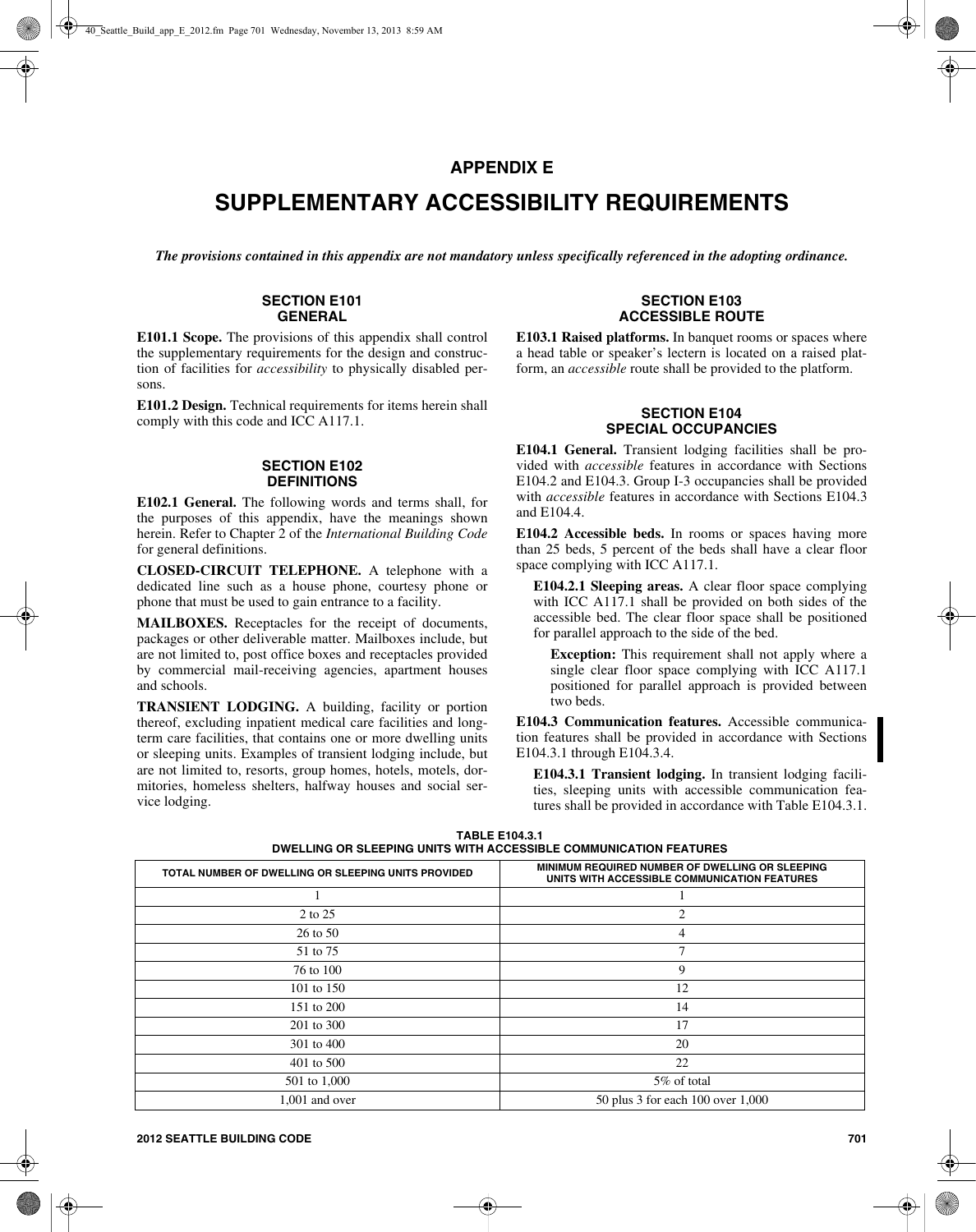Units required to comply with Table E104.3.1 shall be dispersed among the various classes of units.

**E104.3.2 Group I-3.** In Group I-3 occupancies at least 2 percent, but no fewer than one of the total number of general holding cells and general housing cells equipped with audible emergency alarm systems and permanently installed telephones within the cell, shall comply with Section E104.3.4.

**E104.3.3 Dwelling units and sleeping units.** Where *dwelling units* and *sleeping units* are altered or added, the requirements of Section E104.3 shall apply only to the units being altered or added until the number of units with accessible communication features complies with the minimum number required for new construction.

**E104.3.4 Notification devices.** Visual notification devices shall be provided to alert room occupants of incoming telephone calls and a door knock or bell. Notification devices shall not be connected to visual alarm signal appliances. Permanently installed telephones shall have volume controls and an electrical outlet complying with ICC A117.1 located within 48 inches (1219 mm) of the telephone to facilitate the use of a TTY.

**E104.4 Partitions.** Solid partitions or security glazing that separates visitors from detainees in Group I-3 occupancies shall provide a method to facilitate voice communication. Such methods are permitted to include, but are not limited to, grilles, slats, talk-through baffles, intercoms or telephone handset devices. The method of communication shall be accessible to individuals who use wheelchairs and individuals who have difficulty bending or stooping. Hand-operable communication devices, if provided, shall comply with Section E106.3.

## **SECTION E105 OTHER FEATURES AND FACILITIES**

**E105.1 Portable toilets and bathing rooms.** Where multiple single-user portable toilet or bathing units are clustered at a single location, at least 5 percent, but not less than one toilet unit or bathing unit at each cluster, shall be accessible. Signs containing the International Symbol of Accessibility shall identify *accessible* portable toilets and bathing units.

**Exception:** Portable toilet units provided for use exclusively by construction personnel on a construction site.

**E105.2 Laundry equipment.** Where provided in spaces required to be *accessible*, washing machines and clothes dryers shall comply with this section.

**E105.2.1 Washing machines.** Where three or fewer washing machines are provided, at least one shall be accessible. Where more than three washing machines are provided, at least two shall be accessible.

**E105.2.2 Clothes dryers.** Where three or fewer clothes dryers are provided, at least one shall be accessible. Where more than three clothes dryers are provided, at least two shall be accessible.

**E105.3 Depositories, vending machines, change machines and similar equipment.** Where provided, at least one of each type of depository, vending machine, change machine and similar equipment shall be accessible.

**Exception:** Drive-up-only depositories are not required to comply with this section.

**E105.4 Mailboxes.** Where mailboxes are provided in an interior location, at least 5 percent, but not less than one, of each type shall be accessible. In residential and institutional facilities, where mailboxes are provided for each *dwelling unit* or *sleeping unit*, accessible mailboxes shall be provided for each unit required to be an *Accessible unit*.

**E105.5 Automatic teller machines and fare machines.** Where automatic teller machines or self-service fare vending, collection or adjustment machines are provided, at least one machine of each type at each location where such machines are provided shall be *accessible*. Where bins are provided for envelopes, wastepaper or other purposes, at least one of each type shall be accessible.

**E105.6 Two-way communication systems.** Where two-way communication systems are provided to gain admittance to a building or facility or to restricted areas within a building or facility, the system shall be accessible.

## **SECTION E106 TELEPHONES**

**E106.1 General.** Where coin-operated public pay telephones, coinless public pay telephones, public closed-circuit telephones, courtesy phones or other types of public telephones are provided, *accessible* public telephones shall be provided in accordance with Sections E106.2 through E106.5 for each type of public telephone provided. For purposes of this section, a bank of telephones shall be considered two or more adjacent telephones.

**E106.2 Wheelchair-accessible telephones.** Where public telephones are provided, *wheelchair-accessible* telephones shall be provided in accordance with Table E106.2.

**Exception:** Drive-up-only public telephones are not required to be *accessible*.

**TABLE E106.2 WHEELCHAIR-ACCESSIBLE TELEPHONES**

| <b>NUMBER OF TELEPHONES</b><br>PROVIDED ON A FLOOR, LEVEL<br>OR EXTERIOR SITE | <b>MINIMUM REQUIRED NUMBER OF</b><br><b>WHEELCHAIR-ACCESSIBLE</b><br><b>TELEPHONES</b> |  |
|-------------------------------------------------------------------------------|----------------------------------------------------------------------------------------|--|
| 1 or more single unit                                                         | 1 per floor, level and exterior site                                                   |  |
| 1 hank                                                                        | 1 per floor, level and exterior site                                                   |  |
| 2 or more banks                                                               | 1 per bank                                                                             |  |

**E106.3 Volume controls.** All public telephones provided shall have accessible volume control.

**E106.4 TTYs.** TTYs shall be provided in accordance with Sections E106.4.1 through E106.4.9.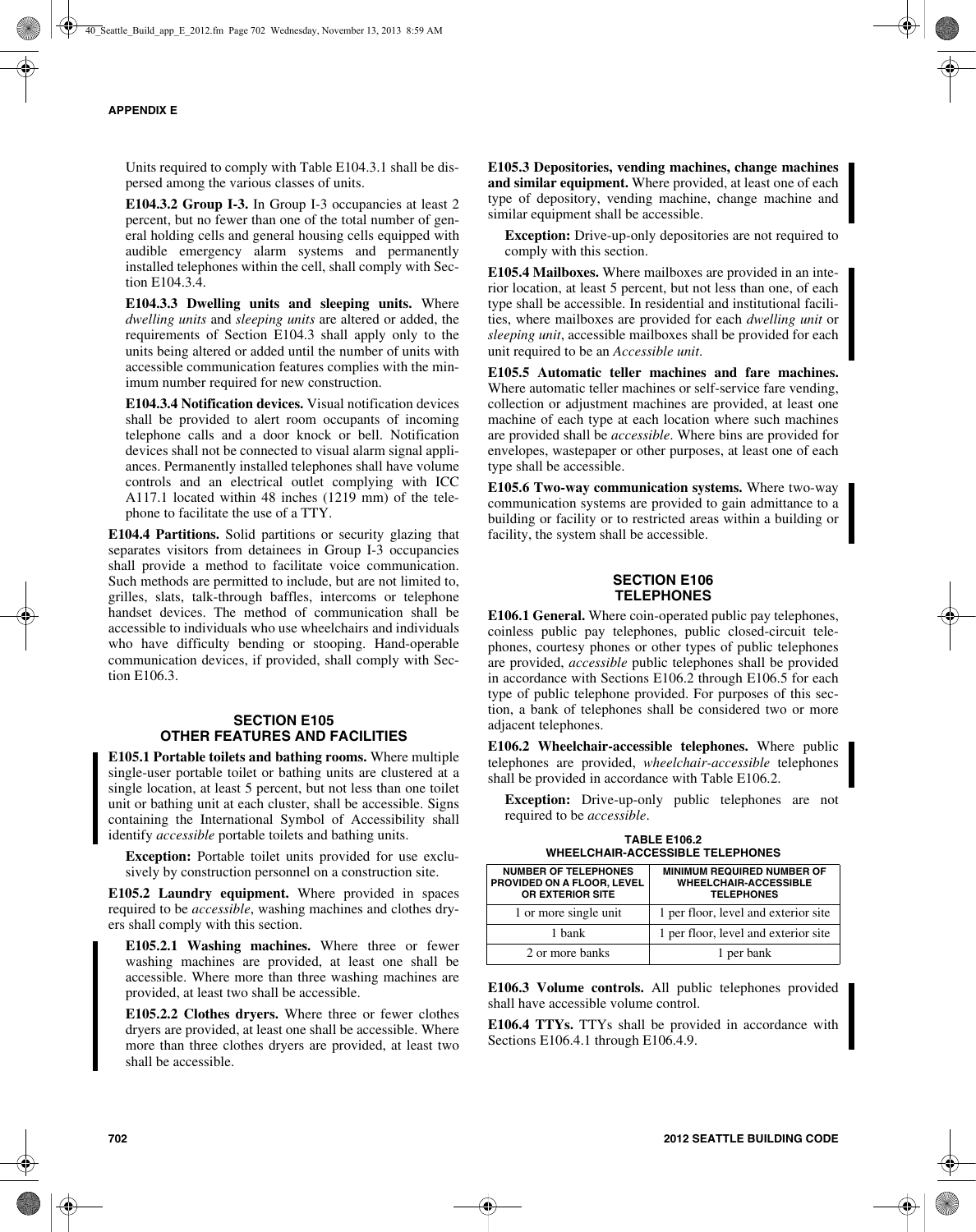**E106.4.1 Bank requirement.** Where four or more public pay telephones are provided at a bank of telephones, at least one public TTY shall be provided at that bank.

**Exception:** TTYs are not required at banks of telephones located within 200 feet (60 960 mm) of, and on the same floor as, a bank containing a public TTY.

**E106.4.2 Floor requirement.** Where four or more public pay telephones are provided on a floor of a privately owned building, at least one public TTY shall be provided on that floor. Where at least one public pay telephone is provided on a floor of a publicly owned building, at least one public TTY shall be provided on that floor.

**E106.4.3 Building requirement.** Where four or more public pay telephones are provided in a privately owned building, at least one public TTY shall be provided in the building. Where at least one public pay telephone is provided in a publicly owned building, at least one public TTY shall be provided in the building.

**E106.4.4 Site requirement.** Where four or more public pay telephones are provided on a site, at least one public TTY shall be provided on the site.

**E106.4.5 Rest stops, emergency road stops, and service plazas.** Where a public pay telephone is provided at a public rest stop, emergency road stop or service plaza, at least one public TTY shall be provided.

**E106.4.6 Hospitals.** Where a public pay telephone is provided in or adjacent to a hospital emergency room, hospital recovery room or hospital waiting room, at least one public TTY shall be provided at each such location.

**E106.4.7 Transportation facilities.** Transportation facilities shall be provided with TTYs in accordance with Sections E109.2.5 and E110.2 in addition to the TTYs required by Sections E106.4.1 through E106.4.4.

**E106.4.8 Detention and correctional facilities.** In detention and correctional facilities, where a public pay telephone is provided in a secured area used only by detainees or inmates and security personnel, then at least one TTY shall be provided in at least one secured area.

**E106.4.9 Signs.** Public TTYs shall be identified by the International Symbol of TTY complying with ICC A117.1. Directional signs indicating the location of the nearest public TTY shall be provided at banks of public pay telephones not containing a public TTY. Additionally, where signs provide direction to public pay telephones, they shall also provide direction to public TTYs. Such signs shall comply with visual signage requirements in ICC A117.1 and shall include the International Symbol of TTY.

**E106.5 Shelves for portable TTYs.** Where a bank of telephones in the interior of a building consists of three or more public pay telephones, at least one public pay telephone at the bank shall be provided with a shelf and an electrical outlet.

#### **Exceptions:**

1. In secured areas of detention and correctional facilities, if shelves and outlets are prohibited for purposes of security or safety shelves and outlets for TTYs are not required to be provided.

2. The shelf and electrical outlet shall not be required at a bank of telephones with a TTY.

## **SECTION E107 SIGNAGE**

**E107.1 Signs.** Required *accessible* portable toilets and bathing facilities shall be identified by the International Symbol of Accessibility.

**E107.2 Designations.** Interior and exterior signs identifying permanent rooms and spaces shall be raised characters and Braille. Where pictograms are provided as designations of interior rooms and spaces, the pictograms shall have raised characters and Braille text descriptors.

#### **Exceptions:**

- 1. Exterior signs that are not located at the door to the space they serve are not required to comply.
- 2. Building directories, menus, seat and row designations in assembly areas, occupant names, building addresses and company names and logos are not required to comply.
- 3. Signs in parking facilities are not required to comply.
- 4. Temporary (seven days or less) signs are not required to comply.
- 5. In detention and correctional facilities, signs not located in public areas are not required to comply.

**E107.3 Directional and informational signs.** Signs that provide direction to, or information about, permanent interior spaces of the site and facilities shall contain visual characters complying with ICC A117.1.

**Exception:** Building directories, personnel names, company or occupant names and logos, menus and temporary (seven days or less) signs are not required to comply with ICC A117.1.

**E107.4 Other signs.** Signage indicating special accessibility provisions shall be provided as follows:

- 1. At bus stops and terminals, signage must be provided in accordance with Section E108.4.
- 2. At fixed facilities and stations, signage must be provided in accordance with Sections E109.2.2 through E109.2.2.3.
- 3. At airports, terminal information systems must be provided in accordance with Section E110.3.

#### **SECTION E108 BUS STOPS**

**E108.1 General.** Bus stops shall comply with Sections E108.2 through E108.5.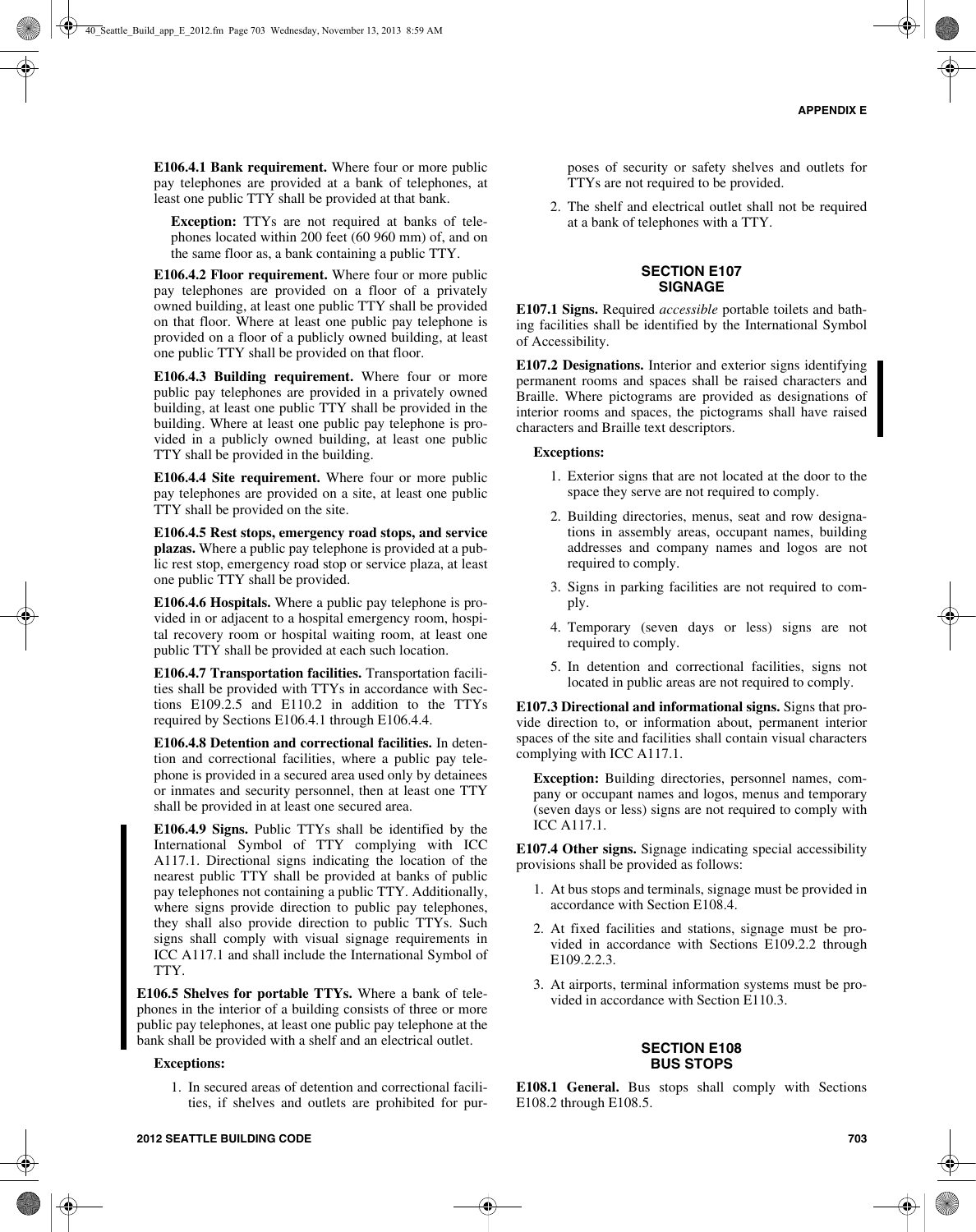**E108.2 Bus boarding and alighting areas.** Bus boarding and alighting areas shall comply with Sections E108.2.1 through E108.2.4.

**E108.2.1 Surface.** Bus boarding and alighting areas shall have a firm, stable surface.

**E108.2.2 Dimensions.** Bus boarding and alighting areas shall have a clear length of 96 inches (2440 mm) minimum, measured perpendicular to the curb or vehicle roadway edge, and a clear width of 60 inches (1525 mm) minimum, measured parallel to the vehicle roadway.

**E108.2.3 Connection.** Bus boarding and alighting areas shall be connected to streets, sidewalks or pedestrian paths by an accessible route complying with Section 1104.

**E108.2.4 Slope.** Parallel to the roadway, the slope of the bus boarding and alighting area shall be the same as the roadway, to the maximum extent practicable. For water drainage, a maximum slope of 1:48 perpendicular to the roadway is allowed.

**E108.3 Bus shelters.** Where provided, new or replaced bus shelters shall provide a minimum clear floor or ground space complying with ICC A117.1, Section 305, entirely within the shelter. Such shelters shall be connected by an accessible route to the boarding area required by Section E108.2.

**E108.4 Signs.** New bus route identification signs shall have finish and contrast complying with ICC A117.1. Additionally, to the maximum extent practicable, new bus route identification signs shall provide visual characters complying with ICC A117.1.

**Exception:** Bus schedules, timetables and maps that are posted at the bus stop or bus bay are not required to meet this requirement.

**E108.5 Bus stop siting.** Bus stop sites shall be chosen such that, to the maximum extent practicable, the areas where lifts or ramps are to be deployed comply with Sections E108.2 and E108.3.

## **SECTION E109 TRANSPORTATION FACILITIES AND STATIONS**

**E109.1 General.** Fixed transportation facilities and stations shall comply with the applicable provisions of Section E109.2.

**E109.2 New construction.** New stations in rapid rail, light rail, commuter rail, intercity rail, high speed rail and other fixed guideway systems shall comply with Sections E109.2.1 through E109.2.8.

**E109.2.1 Station entrances.** Where different entrances to a station serve different transportation fixed routes or groups of fixed routes, at least one entrance serving each group or route shall comply with Section 1104.

**E109.2.2 Signs.** Signage in fixed transportation facilities and stations shall comply with Sections E109.2.2.1 through E109.2.2.3.

**E109.2.2.1 Raised character and Braille signs.** Where signs are provided at entrances to stations identifying the station or the entrance, or both, at least one sign at each entrance shall be raised characters and Braille. A minimum of one raised character and Braille sign identifying the specific station shall be provided on each platform or boarding area. Such signs shall be placed in uniform locations at entrances and on platforms or boarding areas within the transit system to the maximum extent practicable.

#### **Exceptions:**

- 1. Where the station has no defined entrance but signs are provided, the raised characters and Braille signs shall be placed in a central location.
- 2. Signs are not required to be raised characters and Braille where audible signs are remotely transmitted to hand-held receivers, or are user or proximity actuated.

**E109.2.2.2 Identification signs.** Stations covered by this section shall have identification signs containing visual characters complying with ICC A117.1. Signs shall be clearly visible and within the sightlines of a standing or sitting passenger from within the train on both sides when not obstructed by another train.

**E109.2.2.3 Informational signs.** Lists of stations, routes and destinations served by the station which are located on boarding areas, platforms or mezzanines shall provide visual characters complying with ICC A117.1 Signs covered by this provision shall, to the maximum extent practicable, be placed in uniform locations within the transit system.

**E109.2.3 Fare machines.** Self-service fare vending, collection and adjustment machines shall comply with ICC A117.1, Section 707. Where self-service fare vending, collection or adjustment machines are provided for the use of the general public, at least one accessible machine of each type provided shall be provided at each accessible point of entry and exit.

**E109.2.4 Rail-to-platform height.** Station platforms shall be positioned to coordinate with vehicles in accordance with the applicable provisions of 36 CFR, Part 1192. Lowlevel platforms shall be 8 inches (250 mm) minimum above top of rail.

**Exception:** Where vehicles are boarded from sidewalks or street level, low-level platforms shall be permitted to be less than 8 inches (250 mm).

**E109.2.5 TTYs.** Where a public pay telephone is provided in a transit facility (as defined by the Department of Transportation) at least one public TTY complying with ICC A117.1, Section 704.4, shall be provided in the station. In addition, where one or more public pay telephones serve a particular entrance to a transportation facility, at least one